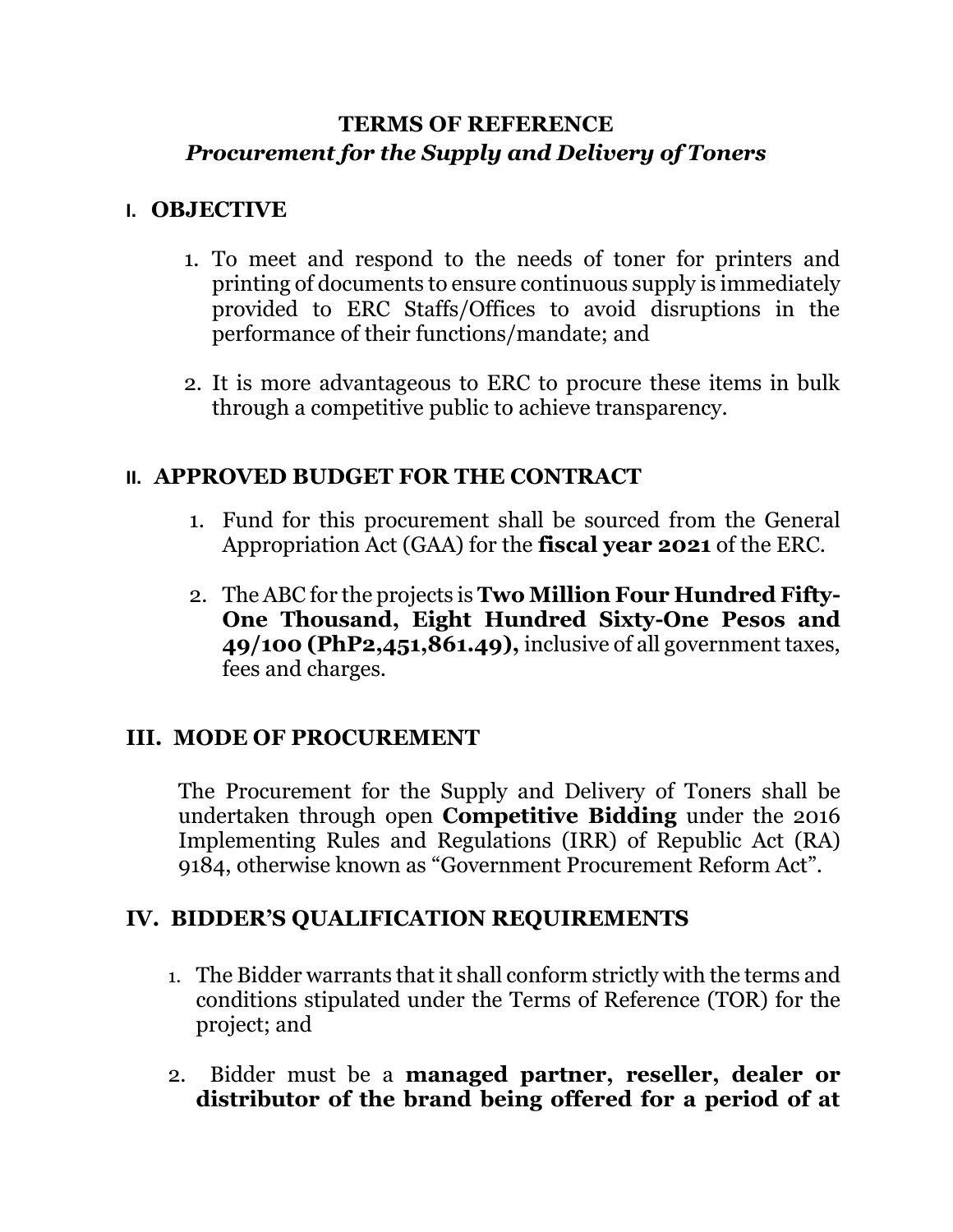**least five (5) years**. A **current and valid certification as an Authorized Distributor/Reseller** shall be submitted as part of the technical component of its bid proposal. The said certification must be issued by the manufacturer directly in favor of the bidder participating in the bidding.

# **V. TECHNICAL SPECIFICATIONS AND RESPONSIBILITIES OF THE SUPPLIER**

1. The Bidder must comply the following item specifications:

# a. **For Color Printers**

50 Toner Cartridges HP CF210A (131A), Black 50 Toner Cartridges HP CF211A (131A), Cyan 50 Toner Cartridges HP CF212A (131A), Yellow 50 Toner Cartridges HP CF213A (131A), Magenta 134 Toner Cartridges HP CF500A (202A), Black 89 Toner Cartridges HP CF501A (202A), Cyan 69 Toner Cartridges HP CF502A (202A), Yellow 69 Toner Cartridges HP CF503A (202A), Magenta

# b. **For Monochrome Printers**

12 Toner Cartridges HP CB540A, Black 89 Toner Cartridges HP CE255A, Black 36 Toner Cartridges HP CB436A, Black

- 2. The **date of manufacture of the items should be clearly written** on the items or its packing. Items with **manufacturing date older than twelve (12) months on the date of delivery will be rejected** and bidder shall be liable to replace the same with new ones;
- 3. Only **genuine/original toner cartridges** that comes in **sealed and securely packed** will be accepted. Refurbished and refillable will not be accepted; and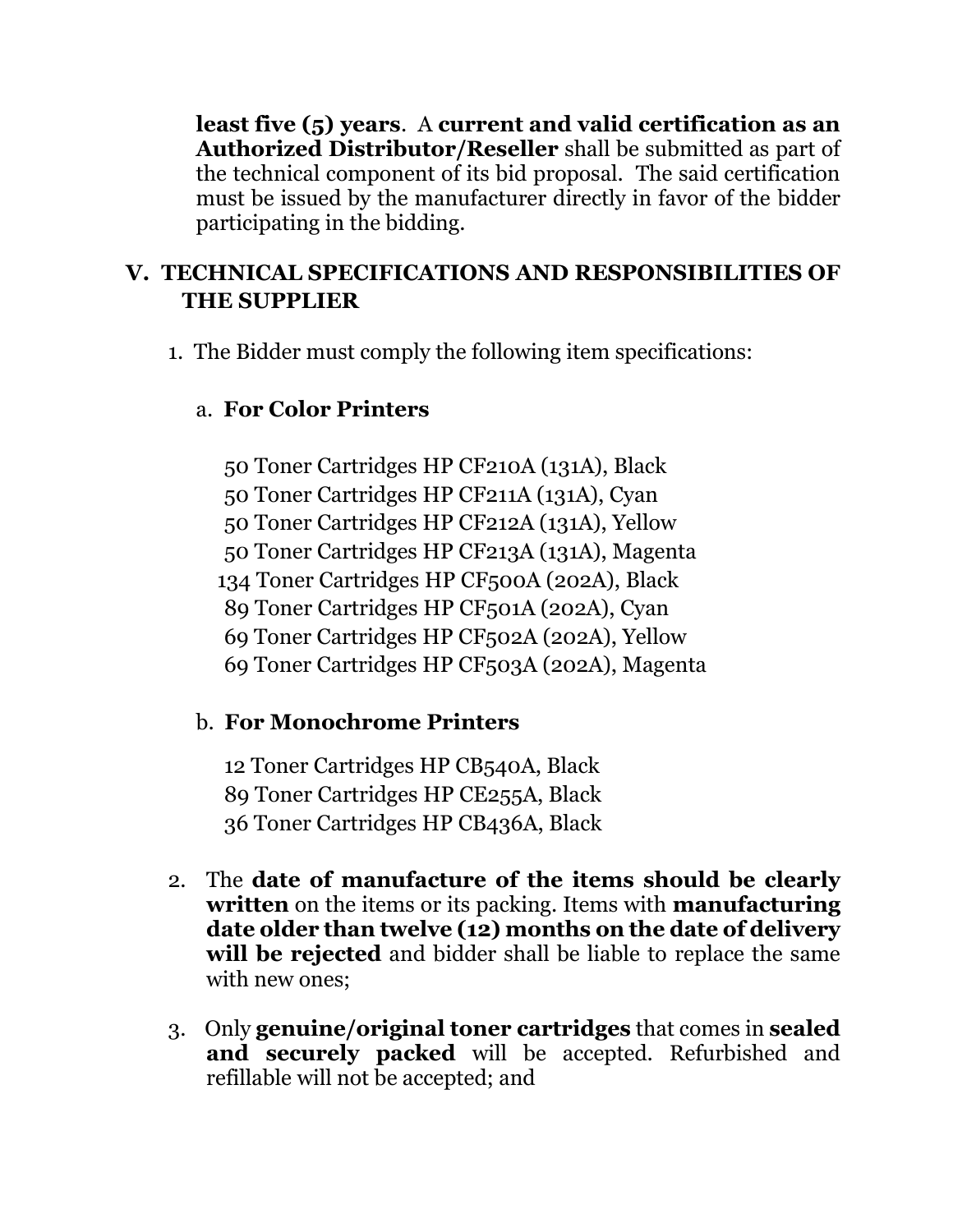- 4. The Supplier shall ensure that all goods are appropriately delivered to the ERC in good manner to avoid physical damage, breakage or corrosion.
- 5. The Supplier shall **replace damaged, broken or defective toner cartridges free of charge within five (5) working days after the problem has been reported**. In addition, within the warranty period, replacement of toner cartridges and all related costs shall be to the account of the Bidder.

### **VI. SCHEDULE OF DELIVERY**

The Winning bidder should deliver the Toners to the ERC Main Office **within seven (7) calendar days from receipt of the Notice to Proceed (NTP).**

### **VII. TERMS OF PAYMENT**

- 1. Payment shall be made upon **full delivery of the required toners subject to inspection and acceptance** by the members of the Technical Property Inspection Committee (TPIC) of ERC;
- 2. Payment shall be made through **List of Due and Demandable Accounts Payable with Advice to Debit Account** (LDDAP-ADA); and
- 3. The Supplier shall provide the bank Account wherein payment will be credited **within thirty (30) days after the completion of delivery of the item and final acceptance at the ERC Main office.**

#### **VII. LIQUIDATED DAMAGES**

1. Where the Contractor refuses or fails to satisfactorily complete the delivery within the specified contract time, plus any extension time duly granted and is hereby in default under the contract, the Contractor shall pay ERC for liquidated damages, and not by way of penalty, an amount, as provided in the conditions of the